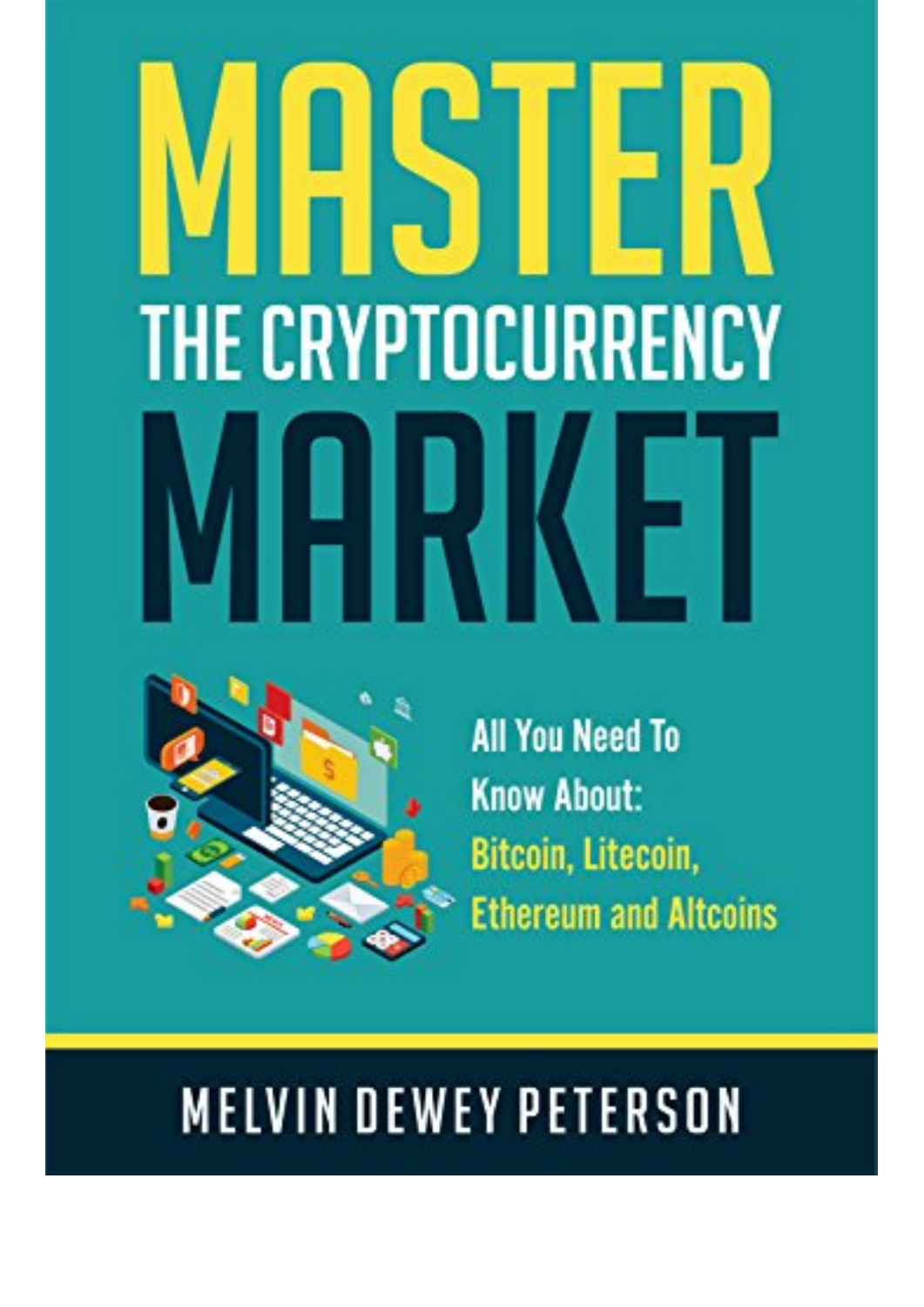*Melvin Dewey Peterson*

**Master The Cryptocurrency Market: All You Need To Know About Bitcoin, Litecoin, Ethereum and Altcoins**

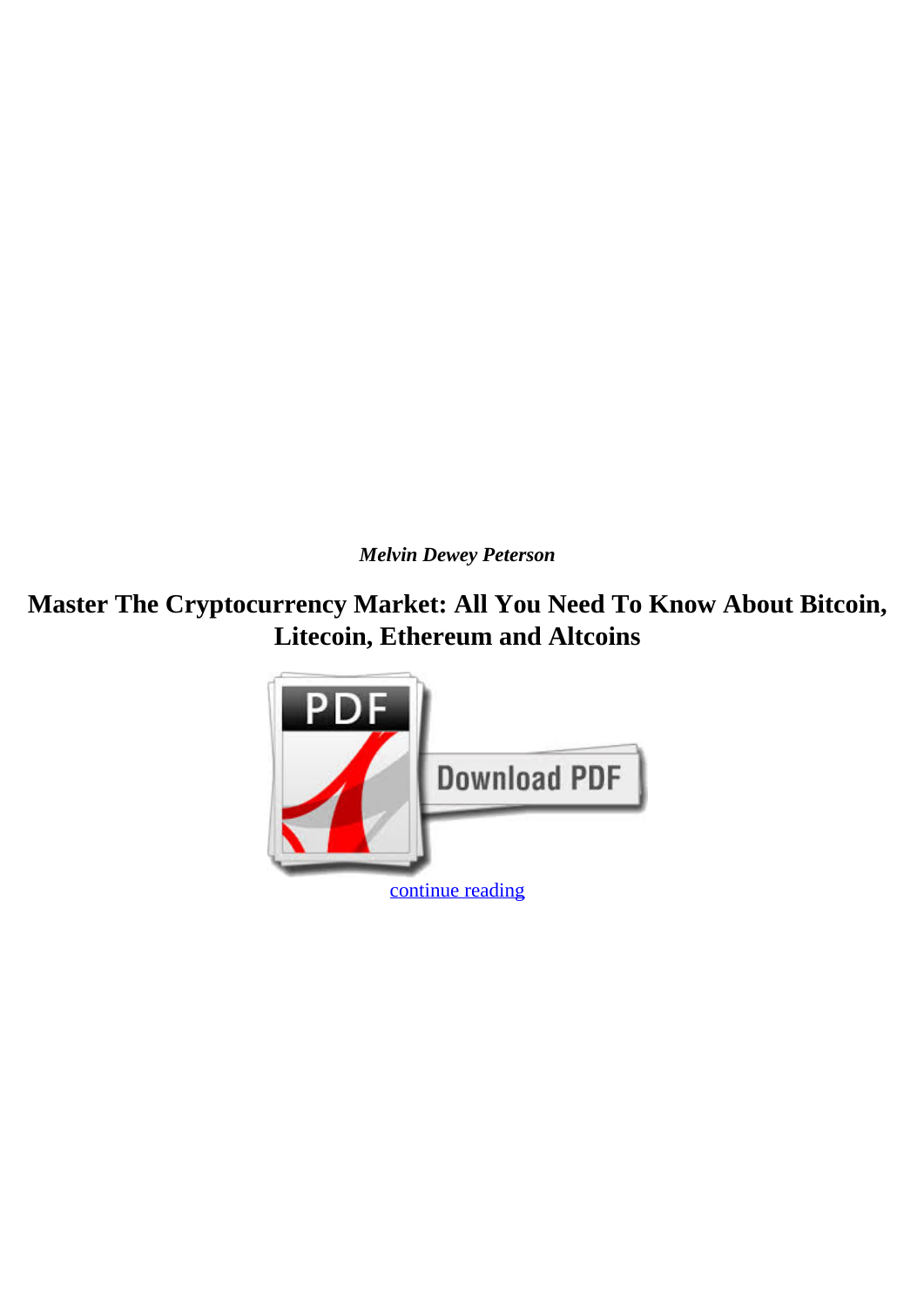What is Bitcoin?How To Make Money In CryptocurrencyLearn how to purchase Bitcoin. Blockchain, referred to as the most important fresh technology since birth of the internet, offers an opportunity to make money at home, on the go, and/or in your sleep. Bitcoin, Litecoin, Ethereum and Altcoins are here to stay. Blockchain Technology; Learn how to purchase and trade cryptocurrency in this to-the-point, no frills, easy to follow guideline.The blockchain technology is in charge of the flurry of investments that revolved around Bitcoin, where its market value rose to over \$20,000, per Bitcoin, making many people rich in the process.Whether you are not used to investing, a seasoned stockbroker, or an entrepreneur looking for new challenge - Mastering the cryptocurrency marketplace gets the potential to enable you to get gains like never before. Master the cryptocurrency marketplace.



[continue reading](http://bit.ly/2Tge8Fv)

This is an excellent read for anyone wanting to gain more knowledge about . I know right here that it is important to note that although Bitcoin is certainly predominately associated with the Blockchain due to the fact that it's the invention which the power of the Blockchain was produced evident, there are several currencies that make use of this operational design,such as litecoin and Vertcoin.. This is an excellent read for anyone wanting to gain more understanding of this relatively new digital currency..